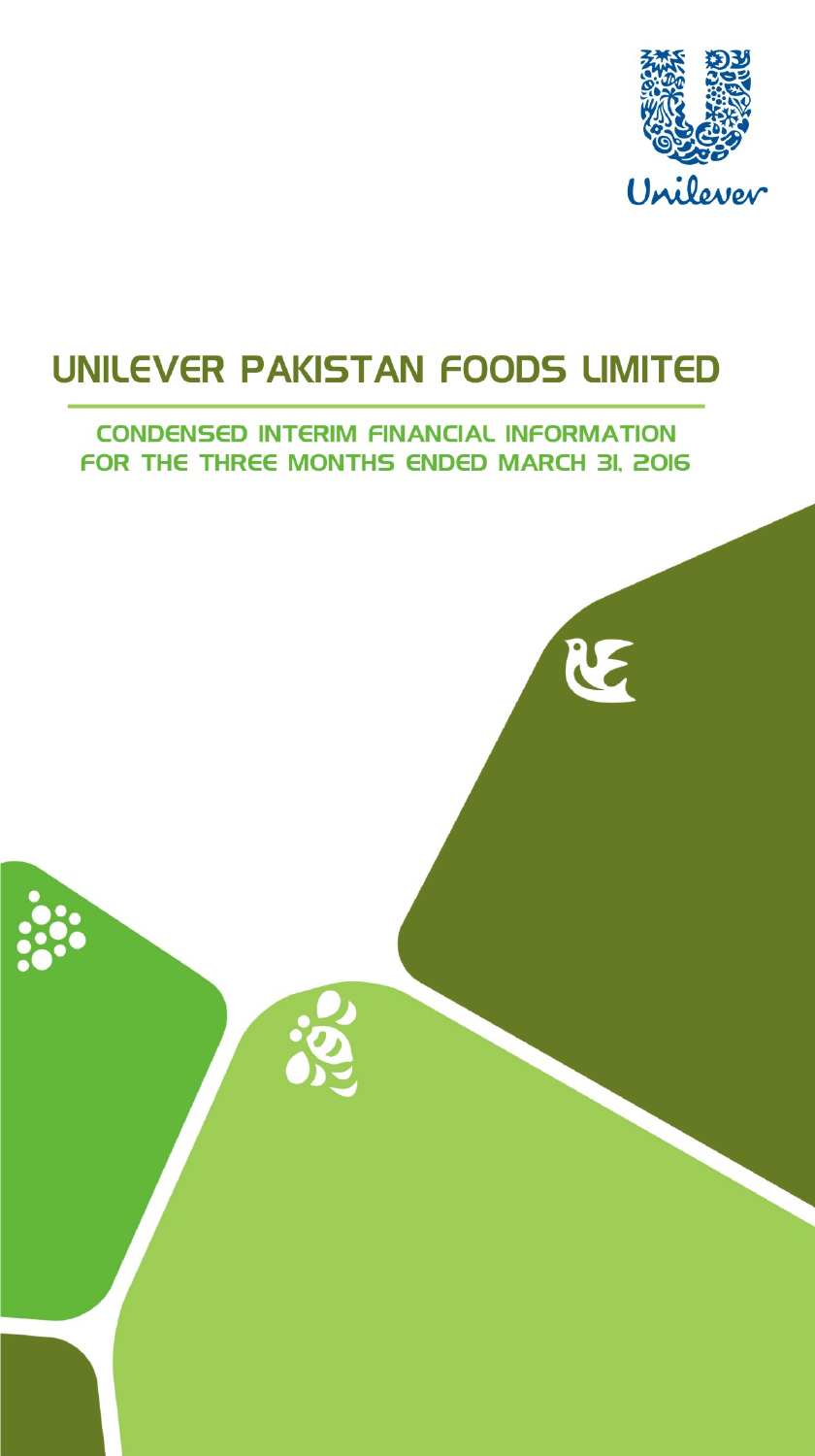#### **COMPANY INFORMATION**

#### **BOARD OF DIRECTORS**

Mr. Kamran Y. Mirza **Independent Director** 

Mr. Ali Tariq Executive Director & CFO Ms. Farheen Salman Amir **Executive Director** Mr. Zulfikar Monnoo Non-Executive Director Mian M. Adil Monnoo Non-Executive Director Mr. Kamal Monnoo Non-Executive Director Mr. Badaruddin F. Vellani Non-Executive Director Mr. Noman Amiad Lutfi Non-Executive Director

# & Chairman of the Board Ms. Shazia Syed Executive Director & Chief Executive

#### **Company Secretary**

Mr. Amar Naseer

#### **Audit Committee**

Mr. Zulfikar Monnoo Chairman & Member Mian M. Adil Monnoo Member Mr. Badaruddin F. Vellani Member Mr. Karnran Y. Mirza **Miramora America America America** Member

#### **Human Resource & Remuneration Committee**

Mr. Kamal Monnoo Member Ms. Shazia Syed Member Mr. Amer Naseer **Company Secretary** 

#### **Auditors**

Messrs KPMG Taseer Hadi & Co. Chartered Accountants Sheikh Sultan Trust Building No. 2. Beaumont Road. Karachi - 75530 Pakistan.

#### **Registered Office**

Avari Plaza Fatima Jinnah Road Karachi - 75530

**Share Registration Office** 

Share Registrar Department. **Central Depository Company of Pakistan Limited,**  CDC House. 99-B. Block "B" S.M.C.H.S. Main Shahra-e-Faisal, Karachi - 74400

**Website Address**  www.unilever.pk

Ms. Mehwish Iqbal **Mature 2018** Secretary & Head of Internal Audit

Mr. Zulfikar Monnoo Chairman & Member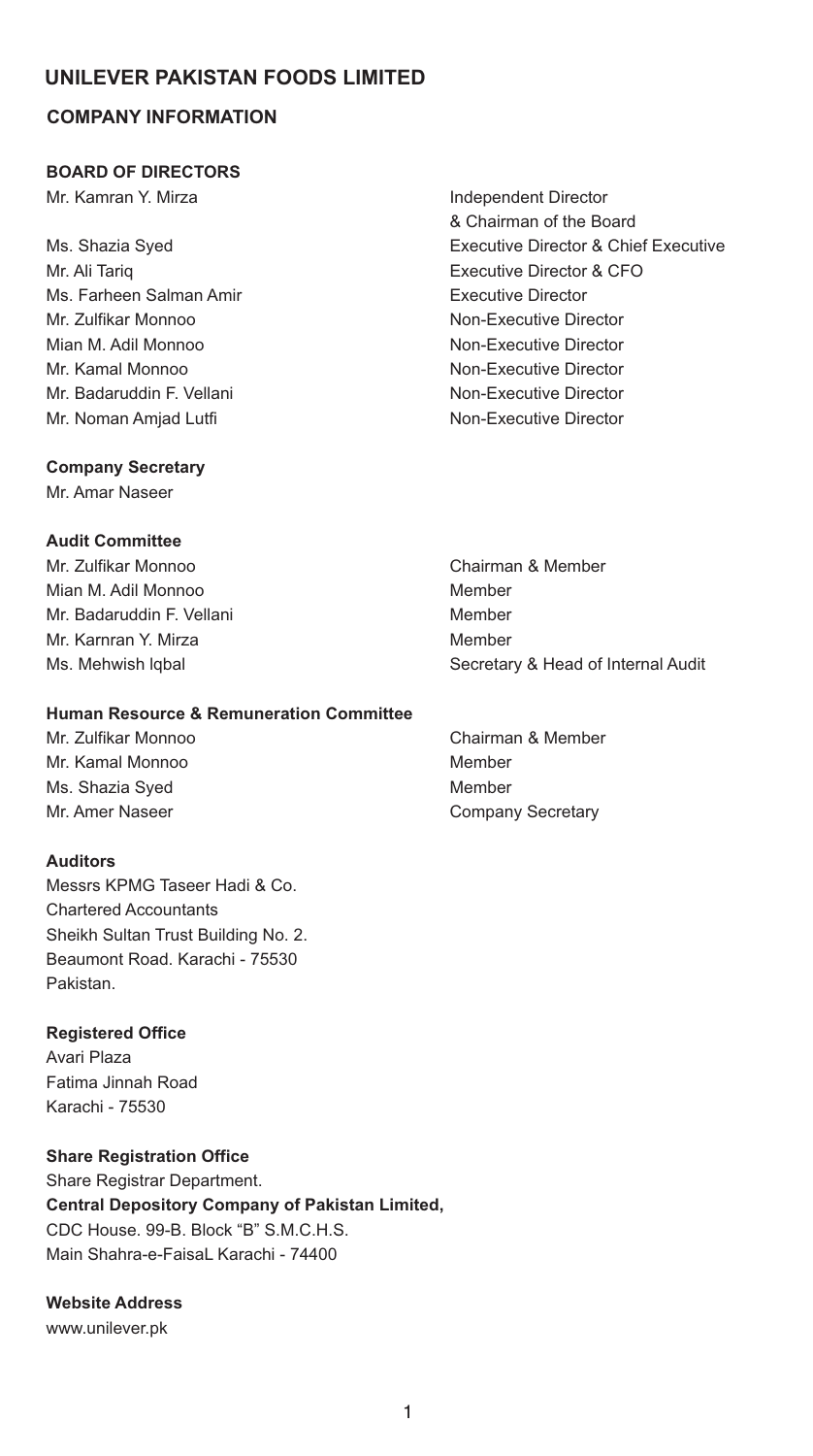#### **Directors' Review**

The directors are pleased to present the financial information for the three months ended March 31, 2016.

Sales grew by 10.8% on the back of strong brand equity, successful innovations and sustained investment in advertisement and promotion. Gross Margin improved by 288 percentage points to 43.82%, due to better cost absorption and efficiencies. Earnings per share (EPS) increased by 18.5% versus the same period last year.

#### **Financial Highlights**

|                               | <b>Three Months</b><br>ended March 31, |                |            |  |
|-------------------------------|----------------------------------------|----------------|------------|--|
|                               | 2016                                   | 2015           | Increase % |  |
|                               |                                        | <b>Rs '000</b> |            |  |
| <b>Net Sales</b>              | 2,366,734                              | 2.136.441      | 10.8%      |  |
| <b>Profit before Taxation</b> | 477.617                                | 424.516        | 12.5%      |  |
| <b>Profit after Taxation</b>  | 351,499                                | 296.711        | 18.5%      |  |
| Earnings per Share (Rs.)      | 57.08                                  | 48.19          | 18.5%      |  |

#### **Future Outlook**

Despite a challenging operating environment & increasing competitive intensity, we are optimistic about the future outlook of the business. The company will continue to drive the agenda of improving consumer lives through relevant innovations and stronger brand equity.

On behalf of the Board

**Kamran Y. Mirza**  Chairman

Karachi April 22, 2016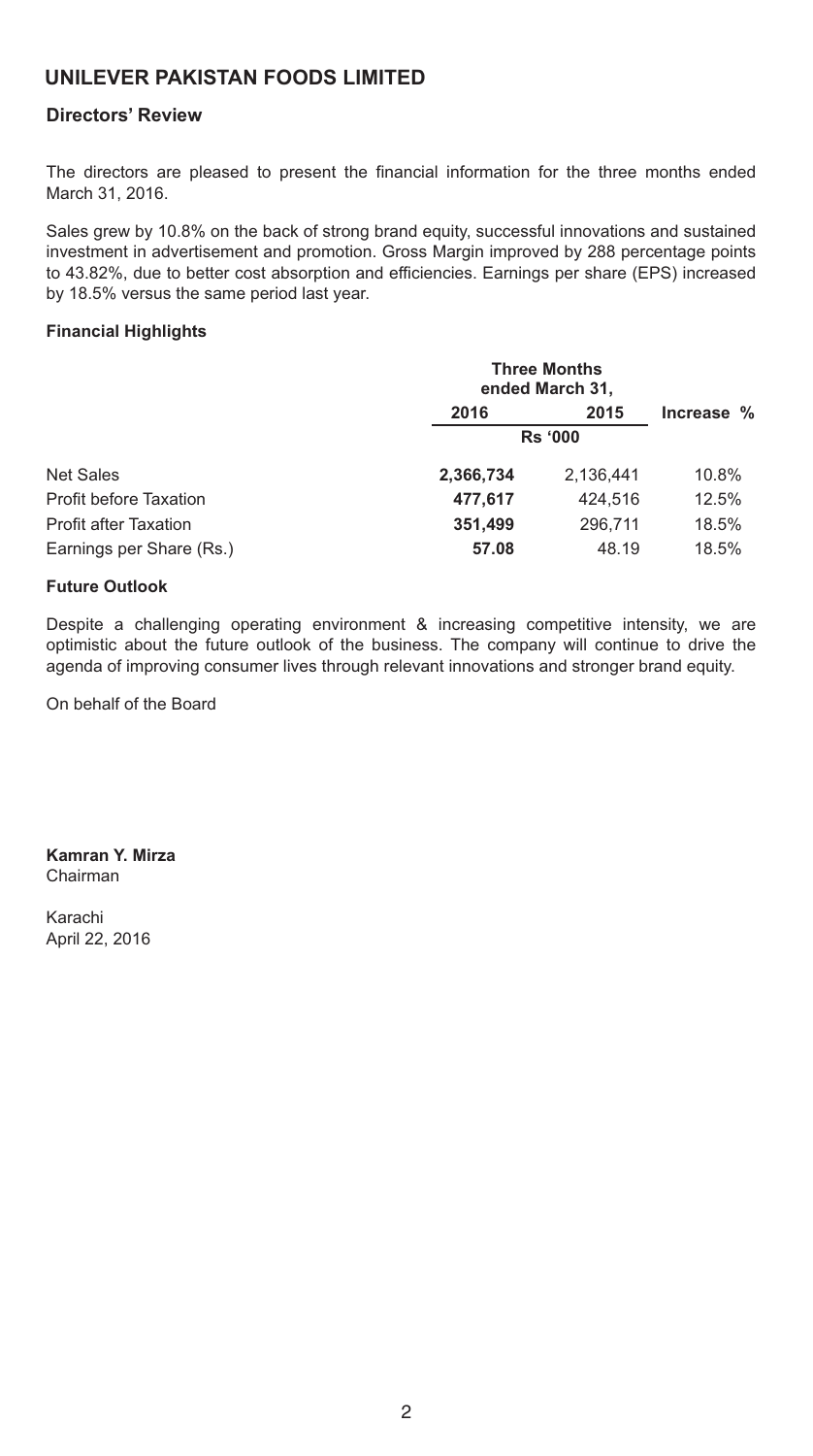#### **CONDENSED INTERIM BALANCE SHEET AS AT MARCH 31, 2016**

|                                           |             | <b>Unaudited</b> | Audited              |
|-------------------------------------------|-------------|------------------|----------------------|
|                                           |             | March 31,        | December 31,         |
|                                           | <b>Note</b> | 2016             | 2015                 |
|                                           |             |                  | (Rupees in thousand) |
| <b>ASSETS</b>                             |             |                  |                      |
| <b>Non-current assets</b>                 |             |                  |                      |
| Property, plant and equipment             | 4           | 2,021,596        | 2,040,339            |
| Intangible assets                         |             | 81,637           | 81,637               |
| Long term loans                           |             | 24,316           | 37,749               |
|                                           |             | 2,127,549        | 2,159,725            |
| <b>Current assets</b>                     |             |                  |                      |
| Stores and spares                         |             | 22,595           | 22,483               |
| Stock in trade                            |             | 914,029          | 959,276              |
| <b>Trade debts</b>                        |             | 345,350          | 209,064              |
| Loans and advances                        |             | 14,895           | 15,180               |
| Trade deposits and short term prepayments |             | 55,143           | 50,484               |
| Other receivables                         |             | 59,189           | 30,868               |
| Taxation-net                              |             | 283,100          | 376,961              |
| Cash and bank balances                    |             | 1,016,761        | 593,252              |
|                                           |             | 2,711,062        | 2,257,568            |
| <b>Total assets</b>                       |             | 4,838,611        | 4,417,293            |
| <b>EQUITY AND LIABILITIES</b>             |             |                  |                      |
| <b>Capital and reserves</b>               |             |                  |                      |
| Share capital                             |             | 61,576           | 61,576               |
| <b>Reserves</b>                           |             | 1,377,386        | 1,617,018            |
|                                           |             | 1,438,962        | 1,678,594            |
| <b>LIABILITIES</b>                        |             |                  |                      |
| <b>Non-current liabilities</b>            |             |                  |                      |
| Retirement benefits - obligation          |             | 6,518            | 5,691                |
| Deferred taxation                         |             | 226,050          | 214,953              |
|                                           |             | 232,568          | 220,644              |
| <b>Current liabilities</b>                |             |                  |                      |
| Trade and other payables                  |             | 3,004,795        | 2,348,513            |
| Provision                                 | 5           | 32,960           | 37,935               |
| Accrued interest / mark-up                |             | 773              | 1,119                |
| Short term borrowings                     |             | 13,608           | 81,676               |
| Sales tax payable                         |             | 114,945          | 48,812               |
|                                           |             | 3,167,081        | 2,518,055            |
| <b>Total liabilities</b>                  |             | 3,399,649        | 2,738,699            |
| <b>Total equity and liabilities</b>       |             | 4,838,611        | 4,417,293            |
| <b>Contingencies and commitments</b>      | 6           |                  |                      |
|                                           |             |                  |                      |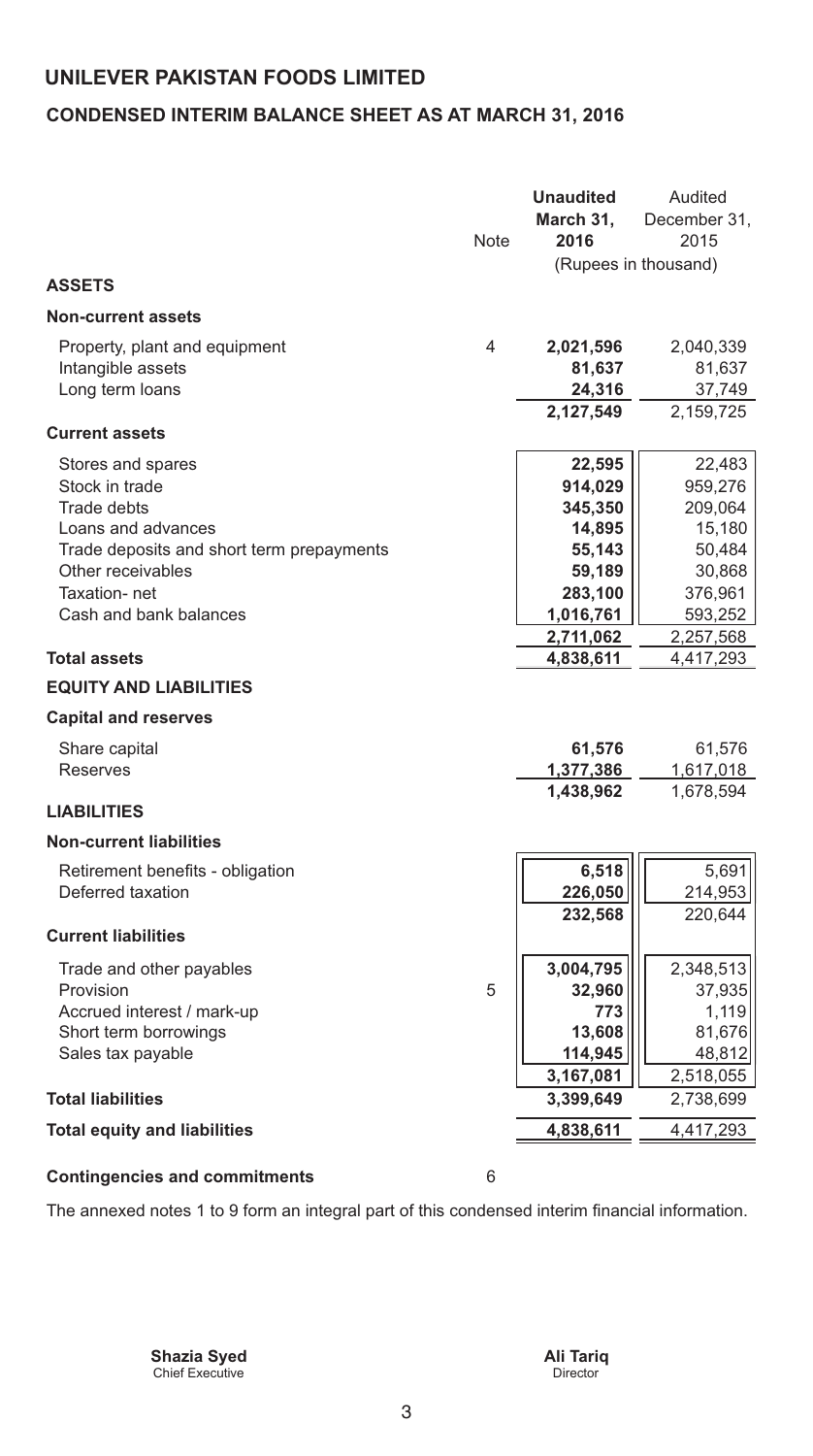#### **CONDENSED INTERIM PROFIT AND LOSS ACCOUNT FOR THE THREE MONTHS ENDED MARCH 31, 2016 - UNAUDITED**

|                                                  | March 31,<br>2016                     | March 31,<br>2015               |
|--------------------------------------------------|---------------------------------------|---------------------------------|
|                                                  | (Rupees in thousand)                  |                                 |
| <b>Sales</b>                                     | 2,366,734                             | 2,136,441                       |
| Cost of sales                                    | (1,329,739)                           | (1, 261, 855)                   |
| Gross profit                                     | 1,036,995                             | 874,586                         |
| Distribution cost                                | (499, 185)                            | (389, 347)                      |
| Administrative expenses                          | (39, 921)                             | (36, 551)                       |
| Other operating expenses                         | (38, 347)                             | (31, 967)                       |
| Other income                                     | 25,222                                | 17,219                          |
| <b>Profit from operations</b>                    | 484,764                               | 433,940                         |
| Finance cost                                     | (7, 147)                              | (9, 424)                        |
| <b>Profit before taxation</b>                    | 477,617                               | 424,516                         |
| <b>Taxation</b><br>- current<br>- deferred       | (115, 021)<br>(11, 097)<br>(126, 118) | (128, 260)<br>455<br>(127, 805) |
| <b>Profit after taxation</b>                     | 351,499                               | 296,711                         |
| Other comprehensive income                       |                                       |                                 |
| <b>Total comprehensive income</b>                | 351,499                               | 296,711                         |
| Basic and diluted earnings<br>per share (Rupees) | 57.08                                 | 48.19                           |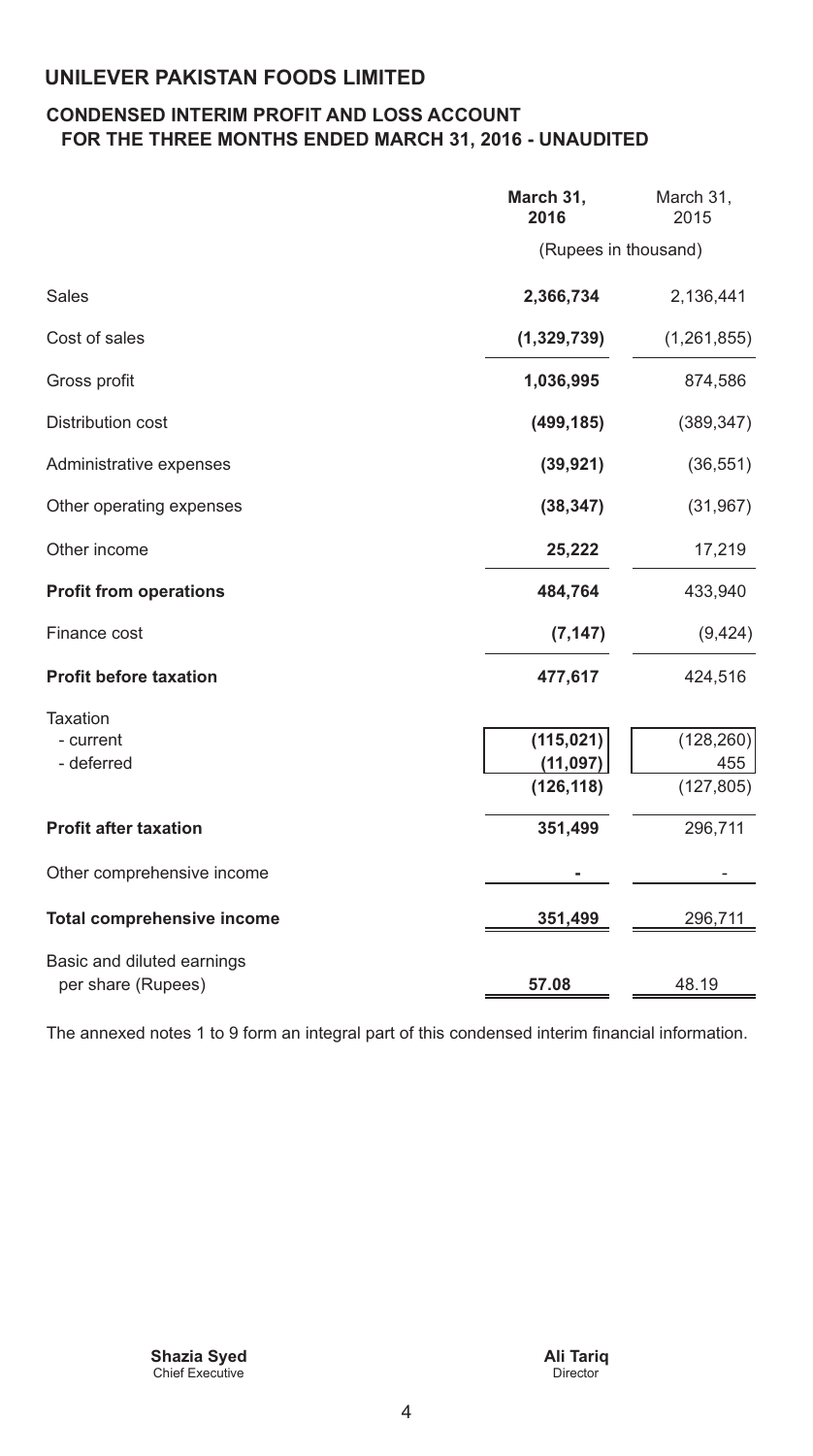#### **CONDENSED INTERIM CASH FLOW STATEMENT FOR THE THREE MONTHS ENDED MARCH 31, 2016 - UNAUDITED**

|                                                                                                                                       | <b>Note</b> | March 31,<br>2016                         | March 31,<br>2015                         |
|---------------------------------------------------------------------------------------------------------------------------------------|-------------|-------------------------------------------|-------------------------------------------|
|                                                                                                                                       |             | (Rupees in thousand)                      |                                           |
| Cash generated from operations<br>Mark-up paid on short term borrowings<br>Income tax paid<br>Decrease in long term loans             |             | 516,136<br>(3,310)<br>(21, 160)<br>13,433 | 164,094<br>(1,580)<br>(172, 441)<br>4,513 |
| Net cash generated from / (used in) operating activities                                                                              |             | 505,099                                   | (5, 414)                                  |
| <b>CASH FLOWS FROM INVESTING ACTIVITIES</b>                                                                                           |             |                                           |                                           |
| Purchase of property, plant and equipment<br>Return received on savings and deposit accounts<br>Net cash used in investing activities |             | (19, 310)<br>5,788<br>(13, 522)           | (70, 900)<br>4,607<br>(66, 293)           |
| <b>CASH FLOW FROM FINANCING ACTIVITY</b><br>Dividend paid<br>Net cash (used in) / generated from financing activities                 |             |                                           | (125,891)<br>(125, 891)                   |
| Net increase/(decrease) in cash and cash equivalents                                                                                  |             | 491,577                                   | (197, 598)                                |
| Cash and cash equivalents at the beginning of the period                                                                              |             | 511,576                                   | 108,074                                   |
| Cash and cash equivalents at the end of the period                                                                                    | 7           | 1,003,153                                 | (89,524)                                  |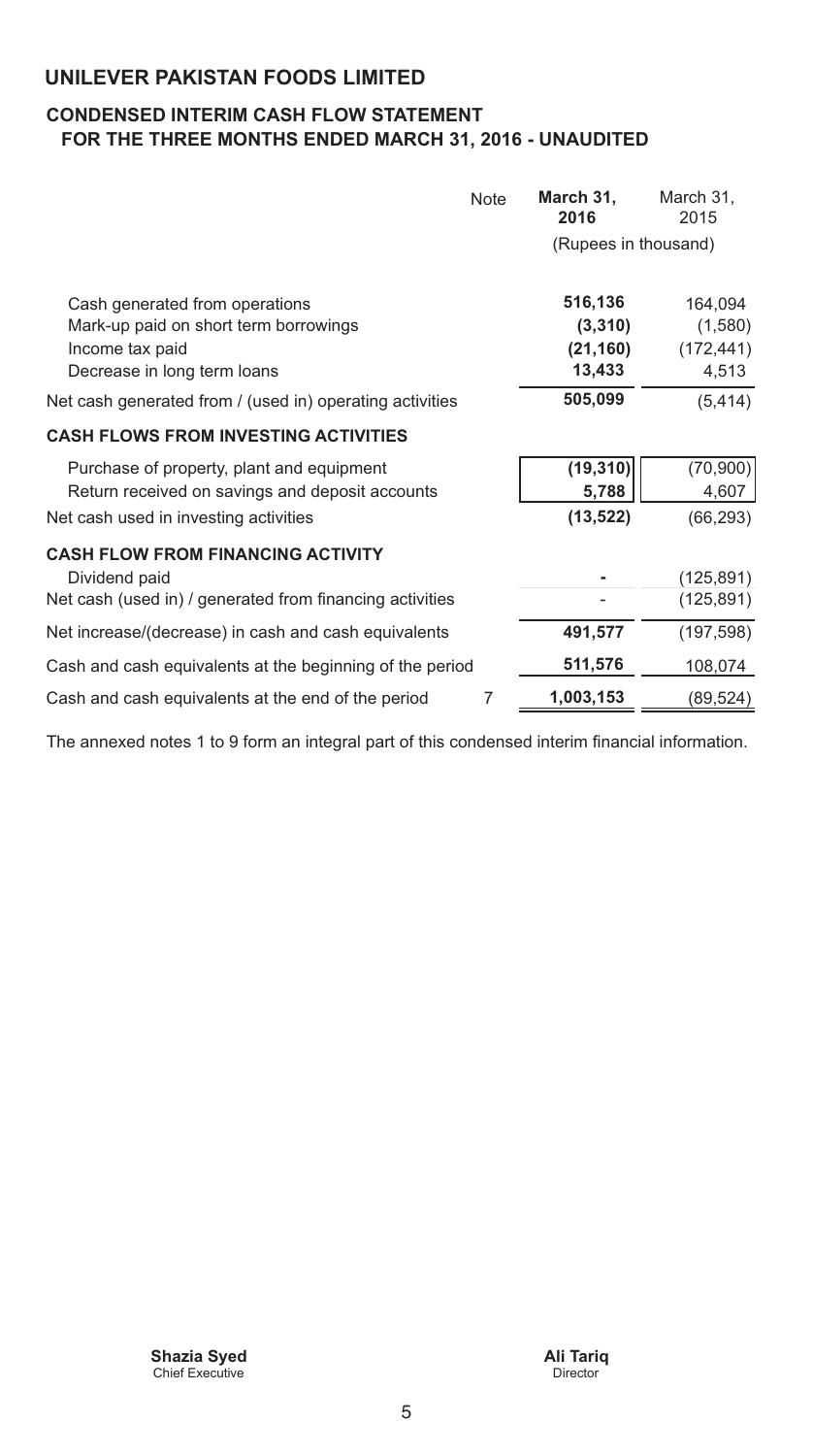#### **CONDENSED INTERIM STATEMENT OF CHANGES IN EQUITY FOR THE THREE MONTHS ENDED MARCH 31, 2016 - UNAUDITED**

|                                                                             | <b>SHARE</b>   | <b>RESERVES</b>                |                |                        |                                 | <b>TOTAL</b> |            |
|-----------------------------------------------------------------------------|----------------|--------------------------------|----------------|------------------------|---------------------------------|--------------|------------|
|                                                                             | <b>CAPITAL</b> | <b>CAPITAL</b>                 |                | <b>REVENUE</b>         |                                 | <b>SUB</b>   |            |
|                                                                             |                | <b>Share</b><br><b>Premium</b> | <b>Special</b> | General                | Unappropriated<br><b>Profit</b> | <b>TOTAL</b> |            |
|                                                                             |                |                                |                | (Rupees in thousand) - |                                 |              |            |
| Balance as at January 1, 2016                                               | 61,576         | 24,630                         | 628            | 138                    | 1,591,622                       | 1,617,018    | 1,678,594  |
| Final dividend for the year ended<br>December 31, 2015 @ Rs 96<br>per share |                |                                |                |                        | (591, 131)                      | (591, 131)   | (591, 131) |
| Total comprehensive income for the<br>three months ended March 31, 2016     |                |                                |                |                        | 351,499                         | 351,499      | 351,499    |
| Balance as at March 31, 2016                                                | 61,576         | 24,630                         | 628            | 138                    | 1,351,990                       | 1,377,386    | 1,438,962  |
| Balance as at January 1, 2015                                               | 61,576         | 24,630                         | 628            | 138                    | 696,426                         | 721,822      | 783,398    |
| Total comprehensive income for the<br>three months ended March 31, 2015     |                |                                |                |                        | 296,711                         | 296,711      | 296,711    |
| Balance as at March 31, 2015                                                | 61,576         | 24,630                         | 628            | 138                    | 993,137                         | 1,018,533    | 1,080,109  |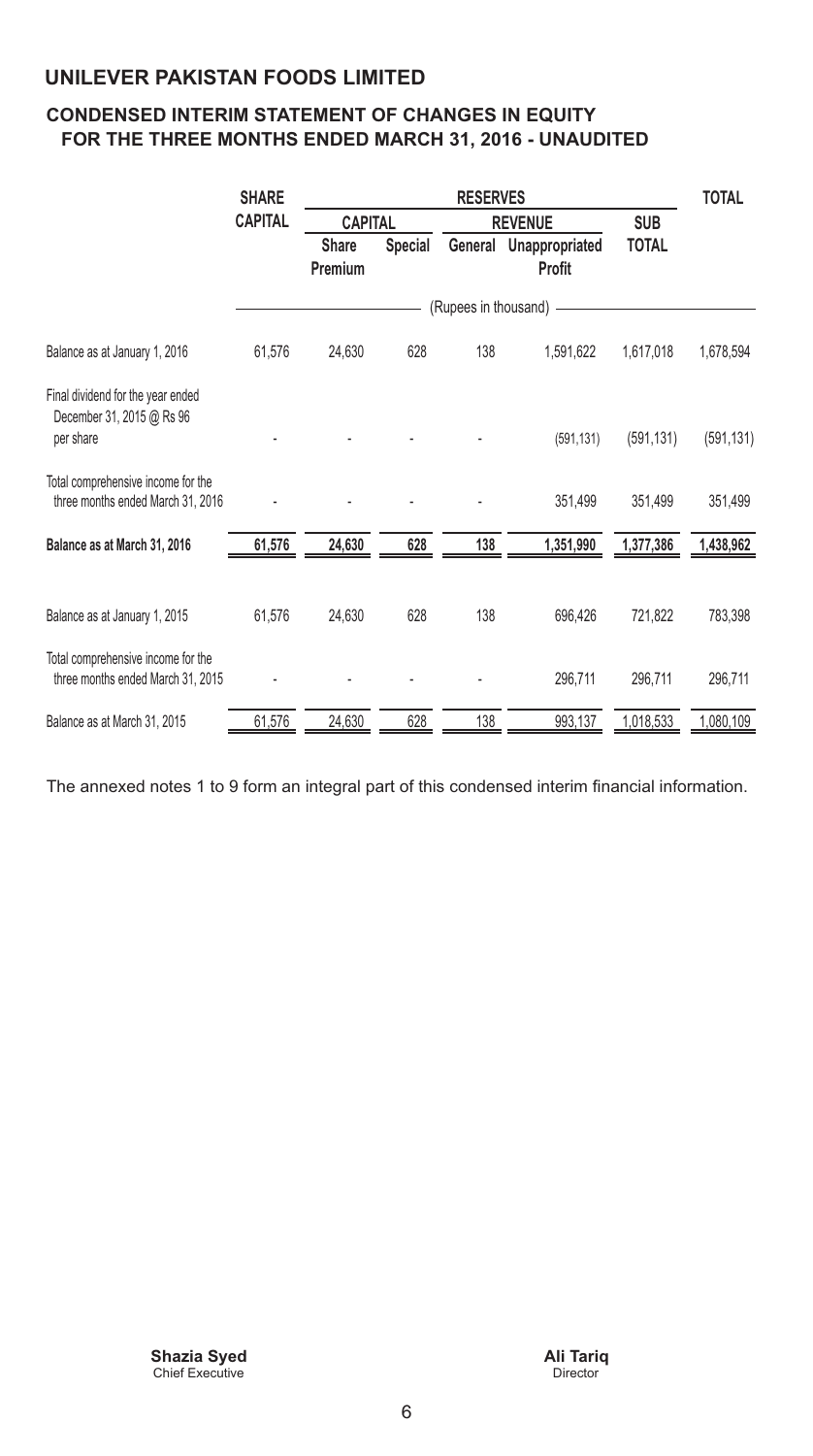#### **SELECTED NOTES TO AND FORMING PART OF THE CONDENSED INTERIM FINANCIAL INFORMATION FOR THE THREE MONTHS ENDED MARCH 31, 2016 - UNAUDITED**

#### **1. BASIS OF PREPARATION**

This condensed interim financial information of Unilever Pakistan Foods Limited (the Company) for the three months ended March 31, 2016 has been prepared in accordance with the requirements of the International Accounting Standard No. 34 - Interim Financial Reporting and provisions of and directives issued under the Companies Ordinance, 1984. In case where requirements differ, the provisions of or directives issued under the Companies Ordinance, 1984 have been followed.

#### **2. ACCOUNTING POLICIES**

The accounting policies and the methods of computation adopted in the preparation of this condensed interim financial information are the same as those applied in the preparation of the financial statements for the year ended December 31, 2015.

#### **3. ACCOUNTING ESTIMATES, JUDGEMENTS AND FINANCIAL RISK MANGEMENT**

The preparation of this condensed interim financial information in conformity with approved accounting standards requires management to make estimates, assumptions and use judgments that affect the application of policies and reported amounts of assets and liabilities and income and expenses. Estimates, assumptions and judgments are continually evaluated and are based on historical experience and other factors, including reasonable expectations of future events. Revisions to accounting estimates are recognised prospectively commencing from the period of revision.

Judgments and estimates made by the management in the preparation of this condensed interim financial information are the same as those that were applied to financial statements as at and for the year ended December 31, 2015.

 those disclosed in the financial statements as at and for the year ended The Company's financial risk management objectives and policies are consistent with December 31, 2015.

|    |                                                                            | <b>Unaudited</b><br>March 31,<br>2016 | Audited<br>December 31,<br>2015<br>(Rupees in thousand) |
|----|----------------------------------------------------------------------------|---------------------------------------|---------------------------------------------------------|
| 4. | <b>PROPERTY, PLANT AND EQUIPMENT</b>                                       |                                       |                                                         |
|    | Operating assets - at net book value<br>Capital work in progress - at cost | 1,982,852<br>38,744                   | 1,946,209<br>94,130                                     |
|    |                                                                            | 2,021,596                             | 2,040,339                                               |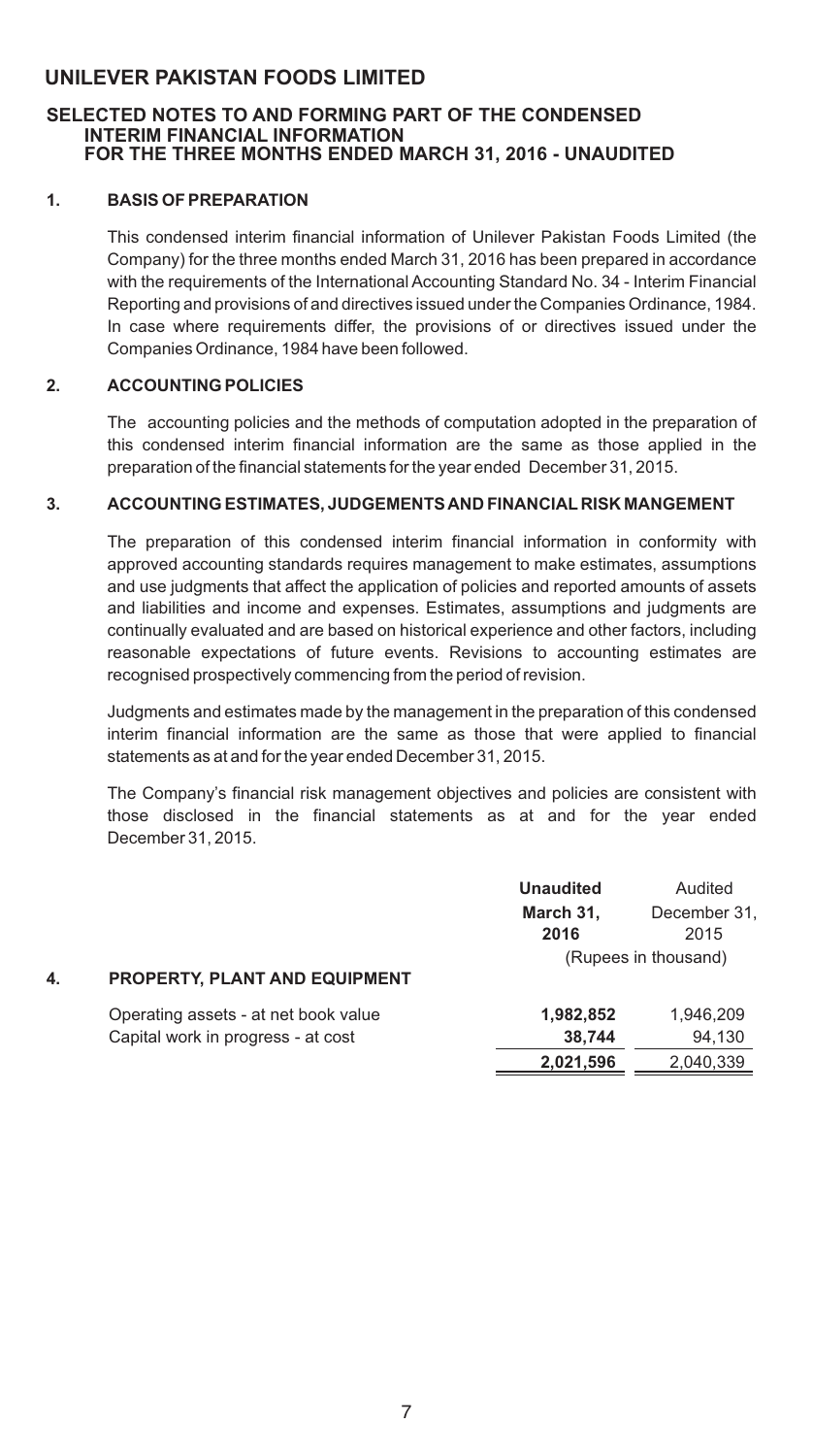**4.1** Additions of operating assets during the period are as follows:

|    |                                      | <b>Additions (at cost)</b>    |                              |
|----|--------------------------------------|-------------------------------|------------------------------|
|    |                                      | <b>Unaudited</b><br>March 31, | Unaudited<br>March 31,       |
|    |                                      | 2016                          | 2015<br>(Rupees in thousand) |
|    |                                      |                               |                              |
|    | <b>Buildings</b>                     | 11,074                        | 95,640                       |
|    | Plant and machinery                  | 63,541                        |                              |
|    | Office equipment                     | 80                            |                              |
|    | Furnitures and fixtures              |                               | 5,957                        |
|    |                                      | <b>Unaudited</b>              | Audited                      |
|    |                                      | March 31,                     | December 31,                 |
|    |                                      | 2016                          | 2015                         |
|    |                                      |                               | (Rupees in thousand)         |
| 5. | <b>PROVISIONS</b>                    |                               |                              |
|    | Sindh Infrastructure Cess - note 5.1 | 21,025                        | 19,394                       |
|    | Restructuring                        | 11,935                        | 18,541                       |
|    |                                      | 32,960                        | 37,935                       |
|    |                                      |                               |                              |

**5.1** The change represents charge during the period.

#### **6. CONTINGENCIES AND COMMITMENTS**

#### **6.1 Contingencies**

There has been no change in status of contingency reported in the financial statements for the year ended December 31, 2015.

#### **6.2 Commitments**

The commitments for capital expenditure outstanding as at March 31, 2016 amounted to Rs. 86.03 million (December 31, 2015: Rs. 28.54 million).

|    |                                  | <b>Unaudited</b>     | Unaudited         |
|----|----------------------------------|----------------------|-------------------|
|    |                                  | March 31,<br>2016    | March 31,<br>2015 |
| 7. | <b>CASH AND CASH EQUIVALENTS</b> | (Rupees in thousand) |                   |
|    | Cash and bank balances           | 1,016,761            | 137.995           |
|    | Short term borrowings            | (13,608)             | (227, 519)        |
|    |                                  | 1,003,153            | (89, 524)         |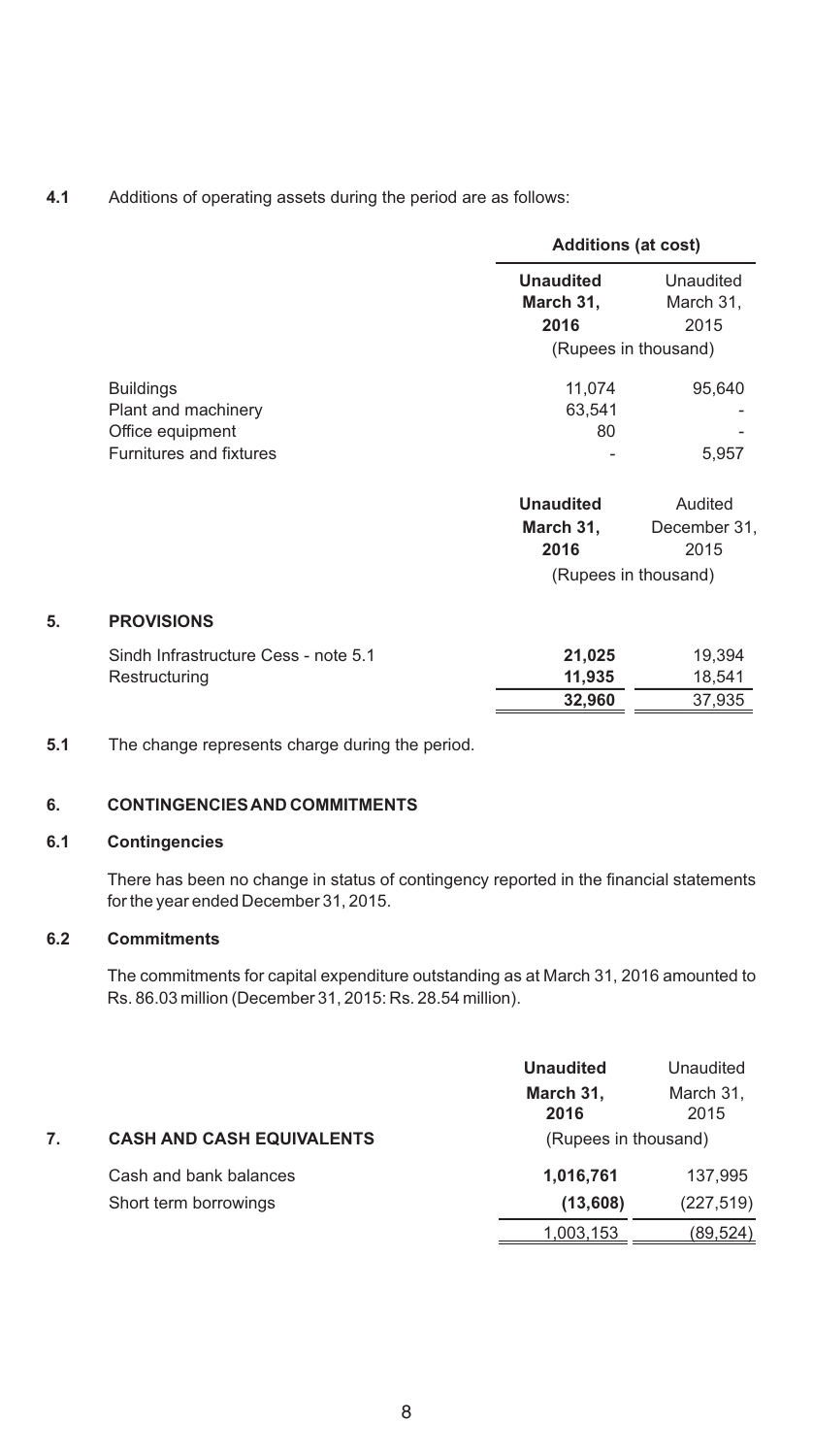#### **8. RELATED PARTY TRANSACTIONS**

Significant related party transactions during the period are as follows:

|     | <b>Relationship with</b><br>the company | <b>Nature of transactions</b>                         | March 31,<br>2016<br>(Rupees in thousand) | March 31,<br>2015 |
|-----|-----------------------------------------|-------------------------------------------------------|-------------------------------------------|-------------------|
|     |                                         |                                                       |                                           |                   |
| i)  | Holding company                         | Rovalty                                               | 42,084                                    | 36,597            |
| ii) | Other related parties                   | Technology fee                                        | 44,104                                    | 23,382            |
|     |                                         | Purchase of goods                                     | 448,016                                   | 462,499           |
|     |                                         | Sale of goods                                         | 50,289                                    | 55,719            |
|     |                                         | Fee for receiving of services<br>from related parties | 58,020                                    | 53,913            |
|     |                                         | Fee for providing of services<br>to related parties   | 12,996                                    | 7,211             |
|     |                                         | Contribution to:                                      |                                           |                   |
|     |                                         | - Defined Contribution plan                           | 3,246                                     | 3,930             |
|     |                                         | - Defined Benefit plans<br>Settlement on behalf of:   | 3,513                                     | 4,326             |
|     |                                         | - Defined Contribution plan                           | 20,826                                    | 921               |
|     |                                         | - Defined Benefit plan                                | 724                                       | (1,689)           |
|     | iii) Key management                     |                                                       |                                           |                   |
|     | personnel                               | Salaries and other short-term<br>employee benefits    | 1,633                                     | 1,633             |

#### **9. DATE OF AUTHORISATION FOR ISSUE**

This condensed interim financial information was authorised for issue on April 22, 2016 by the Board of Directors of the Company.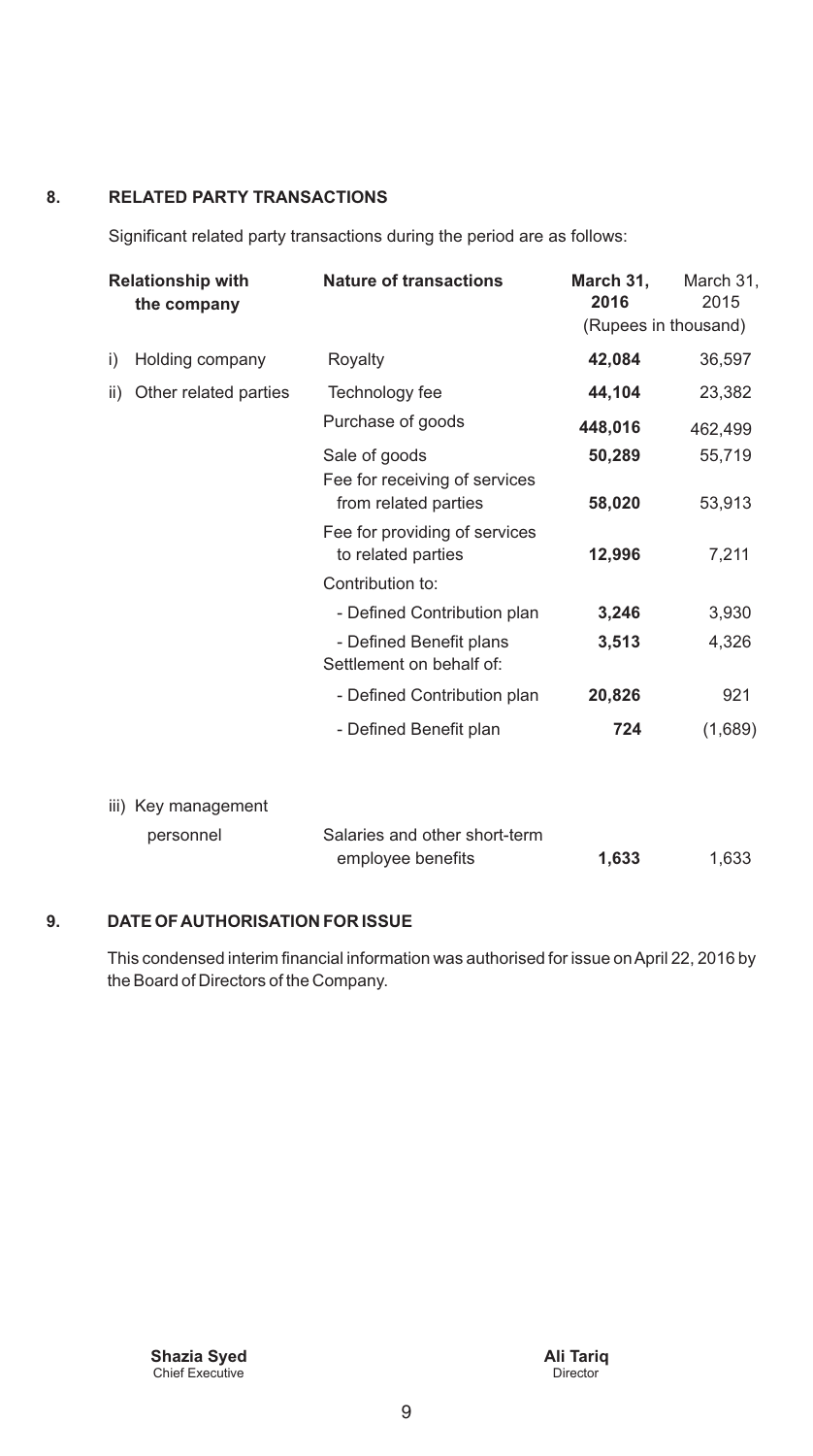## يونى ليور پا ڪسان فوڈ زلمبيٹڈ

کاروباری جائزه

ڈائریکٹرز کمپنی کی سہ ماہی رپورٹ اور مالیاتی گوشوارے برائے ا<sup>مہ</sup>امارچ ۲<u>۰۱۶ء</u> پنیش کرر ہے ہیں۔

سیل میں %10.8 اضافہ ہواجس کی وجو ہات میں برانڈ کی مضبوط سا کھ،کامیاب جدت داختر اعات اوراشتہارات ویروموشنز میں مستقل سر ماںپرکاری شامل ہیں ۔مجموعی منافع میں % 2.88 کی بہتری آ ئی جوکہاب % 43.82 ہوگیا ہے۔اس کی وجو ہات قيمتوں پر بہترتوجهاور بہترين كاركردگى ہيں۔فی *حصص آ*مدنی ميں گذشتہ سال <sub>ا</sub>س دورانئے كى نسبت % 5. 18 اضافہ ديكھنے ميں آيا۔

مالیاتی کارکردگی کاخلاصه

|           | سەمابىي اختتام    |         |
|-----------|-------------------|---------|
| 2016      | 2015<br>000' روپے | اضافه % |
| 2,366,734 | 2,136,441         | 10.80%  |
| 477,617   | 424,516           | 12.50%  |
| 351,499   | 296,711           | 18.50%  |
| 57.08     | 48.19             | 18.50%  |

مستفتبل يرنظر

مشکل اقتصادی حالات اور بڑھتی ہوئی مسابقتی فضا کے باوجودہم اپنے کاروبار کے مستقبل کے لئے <sub>کی</sub>امید ہیں۔ ہماری کمپنی صارفین کی زند گیوں کواپنی نت نئی مصنوعات سے بہتر بنانے اور برانڈ کی مضبوط سا کھ کےاپچنڈ کے وجاری وساری رکھے گی۔

منجانب بورڈ

كامران مرزا چيئر ملن

22اپریل 2016 کراچی